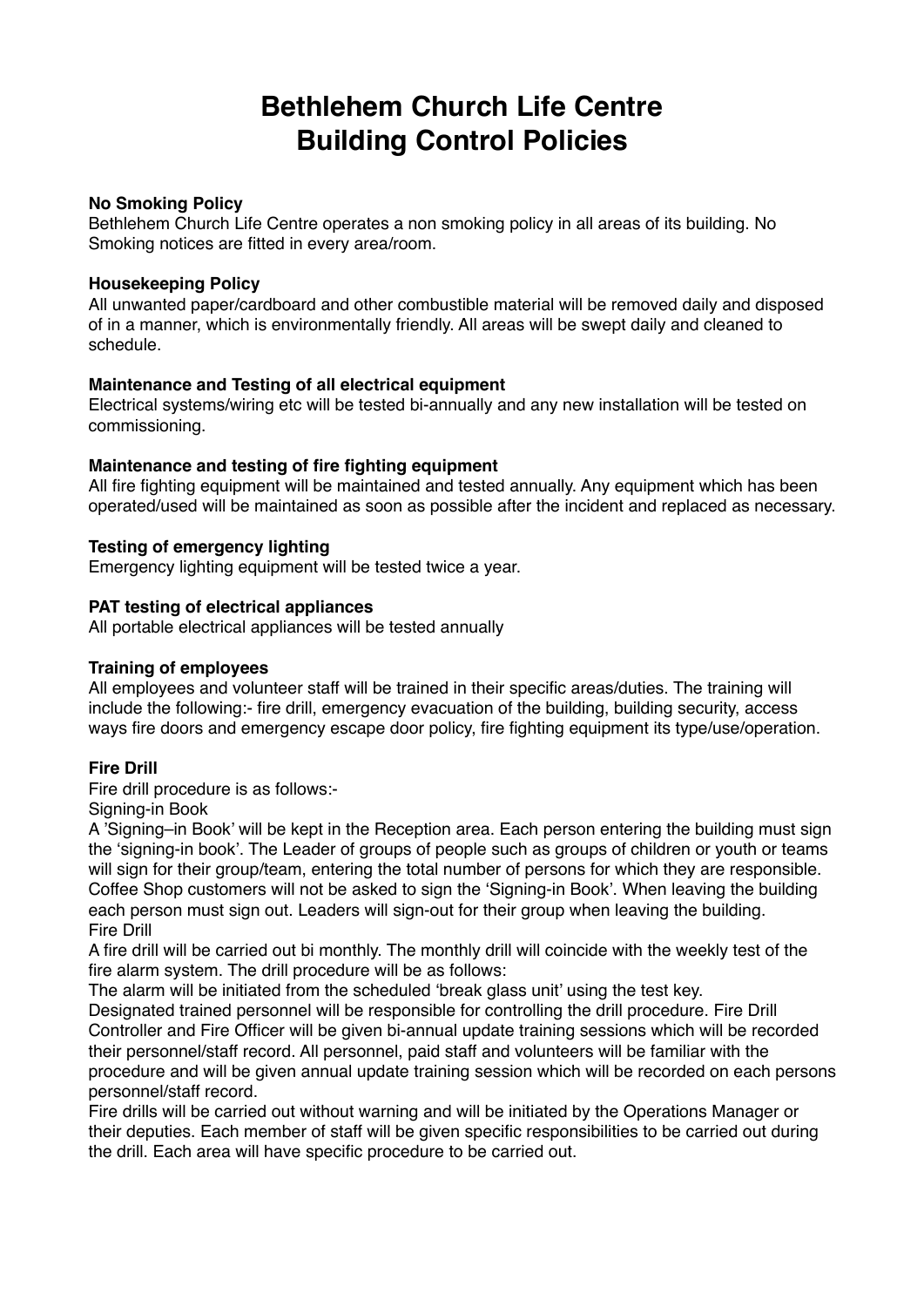## **Designated Areas**

The designated areas are as follows:-

1) Coffee Shop, Reception, Office & Toilets;

- 2) Pastor's Office, Board Room 1 & 2.
- 3) Main Hall;

4) Kitchen, Children's Room, Toilets & Store Room;

5) Rear 1st Floor Board Room 1, Gym and Offices.

# **Fire Assembly Point**

The Assembly Area for the building will be the Car Park on the West of the building.

When fire alarms operate all Members of Staff and Volunteers will carry out their specific Fire Drill Controller/Fire Officer duties.

The members of staff designated to be the Fire Officers for each area will take responsibility for the drill in their area.

# **Fire Drill Controller**

Fire Drill Controller's duties will be as follows:

The Operations Manager of his/her deputy will act as the Fire Drill Controller and collect the 'Signing-in Book' from the Reception Area before leaving the building. Fire Officer's will be designated for each of the 5 areas in the building.

The Fire Drill Controller will ensure that all persons in the building leave the building through the nearest fire exit and gather at the Assembly Area in the car park. A roll call will be carried out using the 'Signing-in Book'.

Area 1) Coffee Shop, Reception, Offices & Toilets;

Fire Officer for this area will:

Contact Reception and confirm which area detector has operated.

Ask all persons in the area to leave the building by the nearest fire exit, which does not pass the fire affected area and gather in the designated Assembly Area. Check that all rooms including toilets and shower room are checked before leaving area.

Area 2) 1st Floor Pastor's Office, Board Room 2 & 3;

Fire Officer for this area will: Contact Reception and confirm which area detector has operated. Ask all persons in the area to leave the building by the nearest fire exit, which does not pass the fire affected area and gather in the designated Assembly Area. Check that all rooms on the 1st floor including the office are checked before leaving area.

## Area 3) Main Hall;

The Fire Officer for this area will contact Reception and confirm which area detector has operated. Ask all persons in the area to leave the building by the nearest fire exit, which does not pass the fire affected area and gather in the designated Muster Area.

Area 4) Children's Room, Toilets & Store Room;

The Fire Officer for this area will contact Reception and confirm which area detector has operated. Ask all persons in the area to leave the building by the nearest fire exit, which does not pass the fire affected area and gather in the designated Assembly Area.

Check that all rooms including toilet and disabled toilet are checked before leaving area.

Area 5) Rear 1st Floor Board Room 1, Gym and Offices;

The Fire Officer for this area will contact Reception and confirm which area detector has operated. Ask all persons in the area to leave the building by the nearest fire exit, which does not pass the fire affected area and gather in the designated Assembly Area.